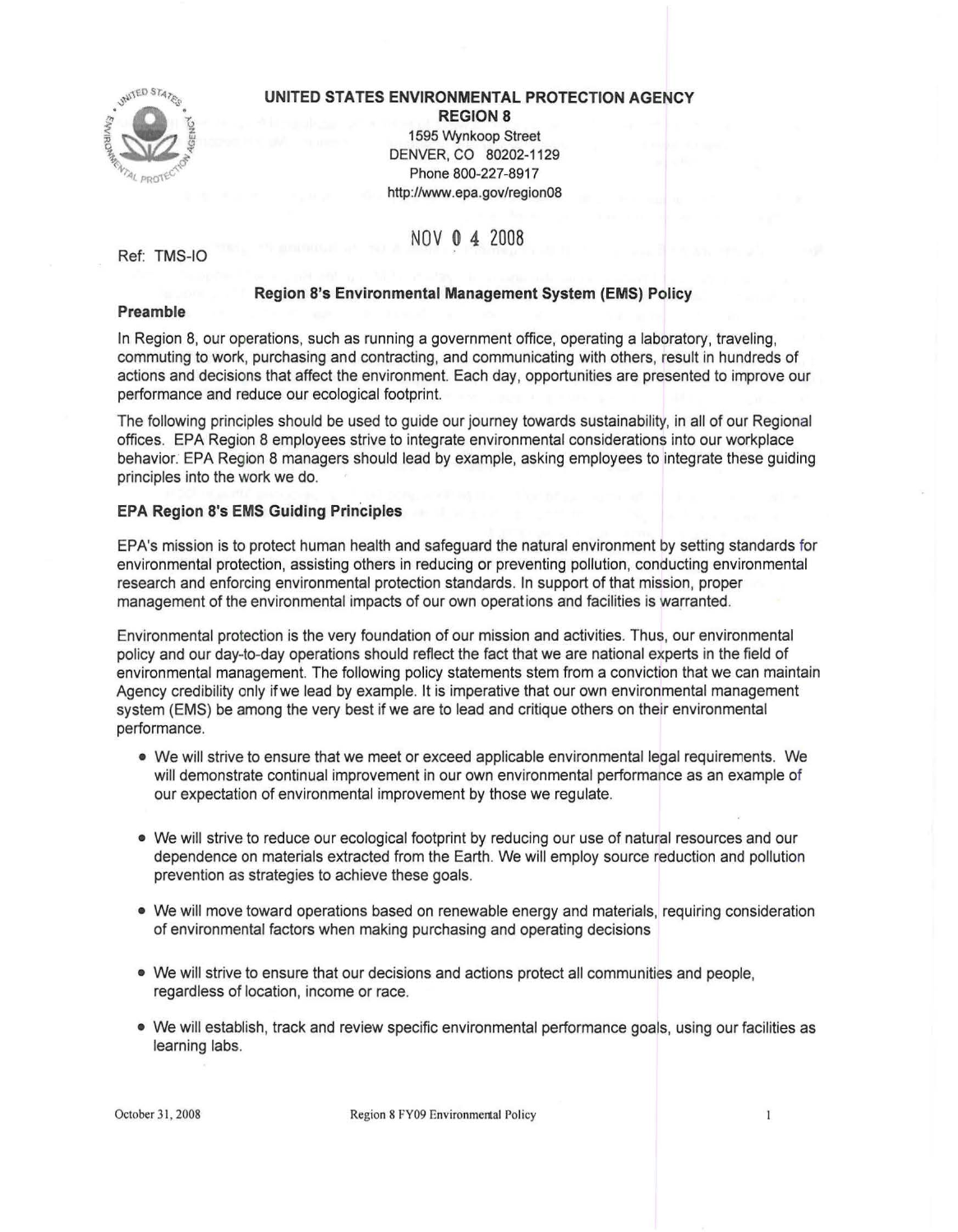- We will work to increase staff knowledge about ways to reduce our ecological footprint and move our Region towards sustainability through training and on-the-job experience. We will become effective advocates to others.
- We will share our successes and lessons learned with the public, striving through dialogue to improve our own performance and that of others.

#### **Region S's Integrated Environmental Management System & Green Building Program**

Region 8 has developed Environmental Management Systems (EMS) at the Regional Headquarters office (1595 Wynkoop, Denver) and the Region 8 Laboratory (16194 W. 45<sup>th</sup> Drive, Golden). The principal objective of the EMS programs is to ensure operations and building activities are conducted in a manner that minimizes the facilities' environmental footprint.

The Regional Headquarters occupies commercial office space that has been certified as "Gold" under the US Green Building Council's (USGBC) "Leadership in Energy and Environmental Design for **New**  Construction (LEED NC). The Region has made a commitment to "lead by example," using this building as a learning lab and a teaching tool in the following ways:

- By applying EMS and LEED for Existing Building (EB) principles in building operations, incorporating the principles of applicable EPA voluntary "greening" programs wherever possible.
- By contributing to better understanding of high performance building operations through local research and development of metrics, testing standards and protocols (emphasizing energy use, water use and performance of the living roof).
- By facilitating mainstream adoption of green building practices through an active educational program.